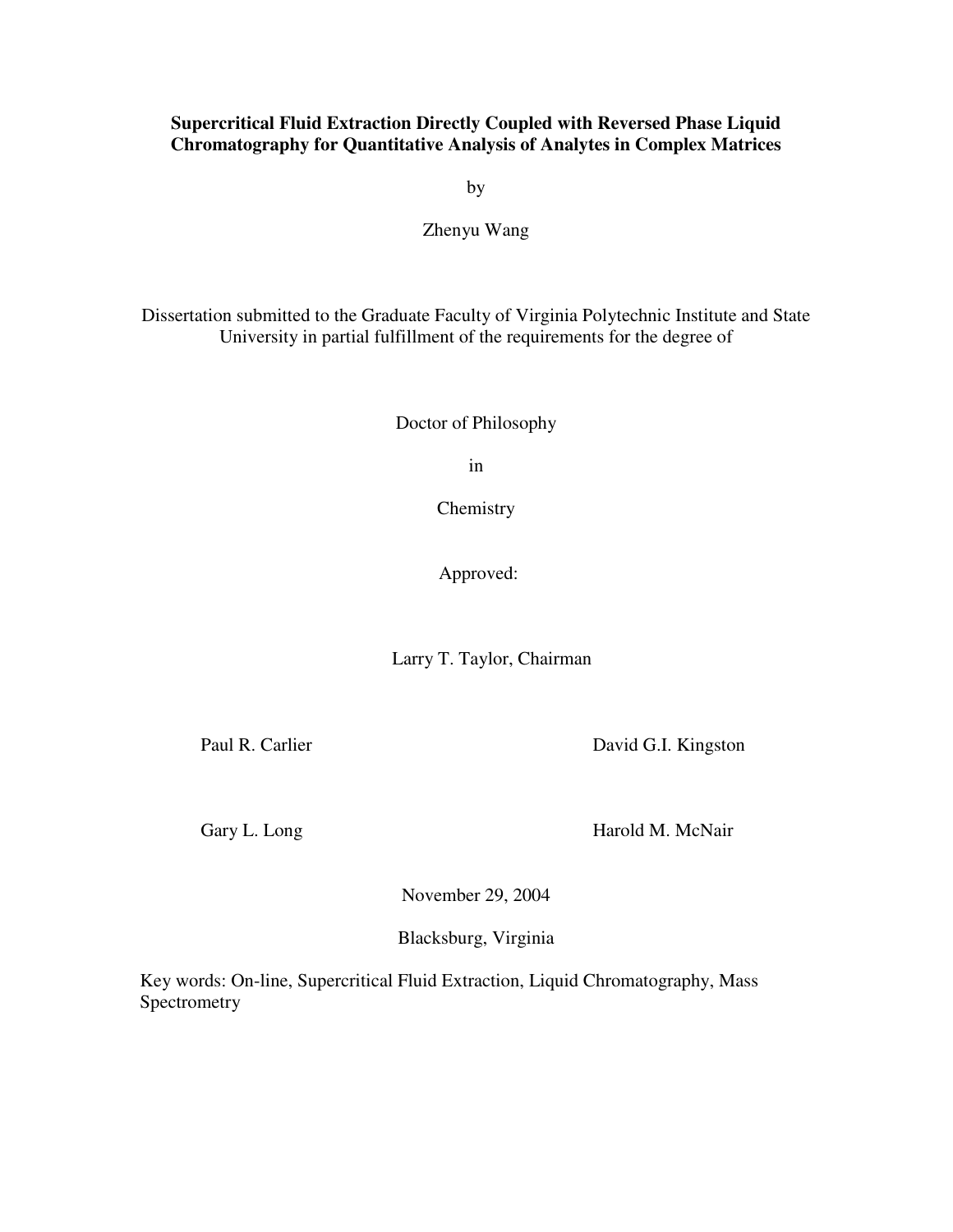#### **Supercritical Fluid Extraction Directly Coupled with Reversed Phase Liquid Chromatography for Quantitative Analysis of Analytes in Complex Matrices**

### **Zhenyu Wang**

#### **(ABSTRACT)**

The purpose of this research was to design a simple, novel interface for on-line coupling of Supercritical Fluid Extraction (SFE) with High Performance Reversed Phase Liquid Chromatography (HP-RPLC), and to explore its ability for quantitative analysis of analytes in different matrices. First, a simple interface was developed via a single one sixport injection valve to connect the SFE and LC systems. A water displacement method was utilized to eliminate decompressed  $CO<sub>2</sub>$  gas in the solid phase SFE trap and connection tubes. To evalute this novel hyphenated system, spiked polynuclear aromatic hydrocarbons (PAHs) in a sand matrix were used as target analytes with the achievement of quantitative results. Also PAHs in naturally contaminated soil were successfully extracted and quantitatively determined by this hyphenated system. Compared to the EPA method (Soxhlet extraction followed by GC-MS), on-line SFE-LC gave precise (4-10% RSD) and accurate results in a much shorter time.

Based on this hyphenated technique, a method for the extraction and analysis of hyperforin in St. John's Wort was developed under air/light free conditions. Hyperforin is a major active constituent in the antidepression herbal medicine *Hypericum Perforatum* (St. John's Wort). Hyperforin is very sensitive to oxygen and light. There is no way to date to determine whether any degradation occurs during the sampleprocessing step in the analytical laboratory. On-line coupling of SFE-LC with UV absorbance/ electrospray ionization mass spectrometry (SFE-LC-UV/ESI-MS) provided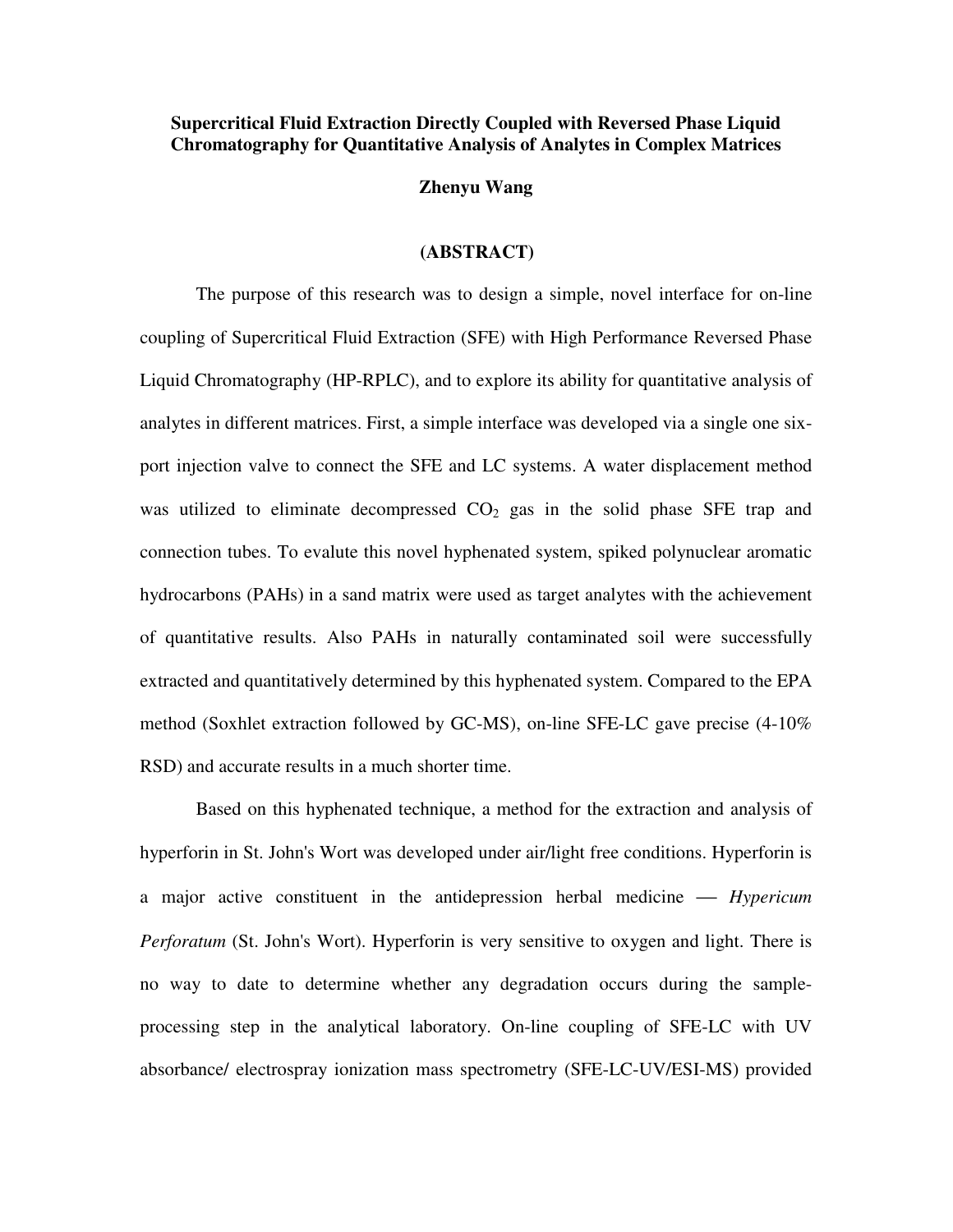an air/light free extraction-separation-detection system, which addressed this issue. Mass spectral data on the extract confirmed the presence of the major degradation compounds of hyperforin (i.e. furohyperforin and two of its analogues). Thus, the degradation process must have occurred during plant drying or storage. The feasibility of quantitative extraction and analysis of hyperforin by on-line SFE-LC was made possible by optimizing the extraction pressure, temperature, and modifier content. High SFE recovery (~90%) relative to liquid-solid extraction was achieved under optimized conditions.

We then extended the interface's application to an aqueous sample by using a liquid-fluid extraction vessel. Quantitative extraction and transfer were achieved for the target analytes (progesterone, phenanthrene, and pyrene) spiked in water, as well as in real samples (urine and environmental water). During each extraction, no restrictor plugging was realized. Extraction temperature and pressure were optimized. Different amounts of salt were added to the aqueous matrix to enhance ionic strength and thus extraction efficiency. Methanol and 2-propanol were used as  $CO<sub>2</sub>$  modifiers. Two modifier modes were compared, e.g. dynamically mixing modifier with the  $CO<sub>2</sub>$ extraction fluid, and pre-spiking modifier in the extraction vessel. Surprisingly, we found pre-spiking the same amount of modifier in the vessel enhanced the recovery from ~70% to ~100% for progesterone, phenanthrene, and pyrene due to a "co-extraction effect".

The last phase of our work explored the disadvantages/limitations of this hyphenated technique through the analysis of more highly polar phenolic compounds in grape seeds. Five types of SFE trapping adsorbent materials were evaluated in an effort to enhance the collection efficiency for the polar components. Pure supercritical  $CO<sub>2</sub>$  was used first to remove the less polar oil in the seeds. Then methanol-modified  $CO<sub>2</sub>$  was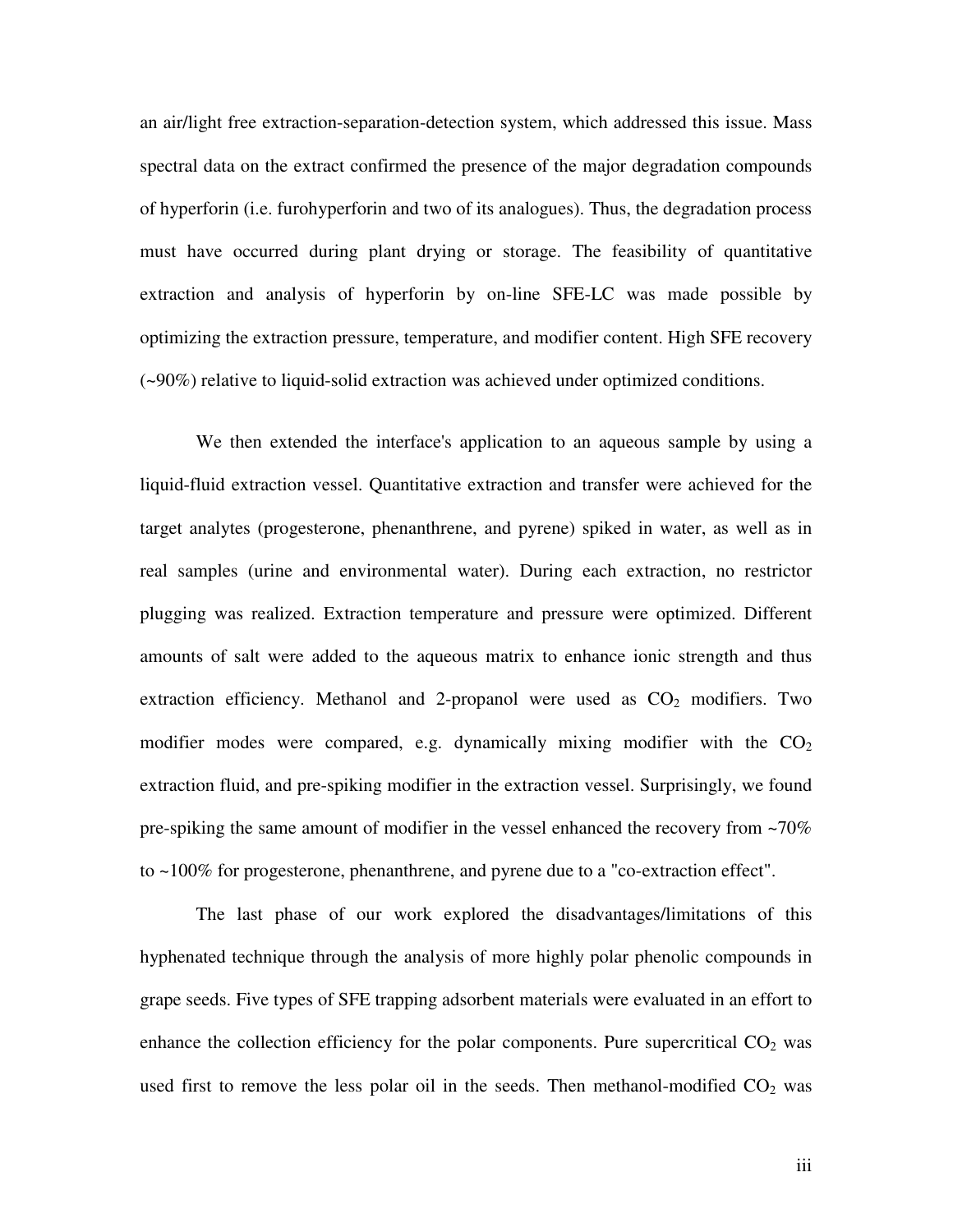used to remove the polar components (e.g. phenolic compounds). Catechin and epicatechin (90%) were exhaustively extracted out of the de-oiled seed after 240 minutes with 40% methanol as modifier. Both singly linked (B-type) and doubly linked (A-type) procyanidins were identified by LC-ESI-MS, as well as their galloylated derivatives. Compared to the off-line SFE-LC approach, much less sample was required for extraction in the on-line method, since all the extracted components could be transferred to the LC column. Also, no extract processing/concentration step was needed in the online method. However, in the on-line mode, some polar compounds were lost (1) during the collection step (e.g. lower trapping efficiency on a single solid SFE trap when a high percentage modifier was used) and (2) during the water rinsing step (e.g. less retention of polar compounds on C18 trap). Therefore, this hyphenated technique is less desirable for the analysis of highly polar compounds.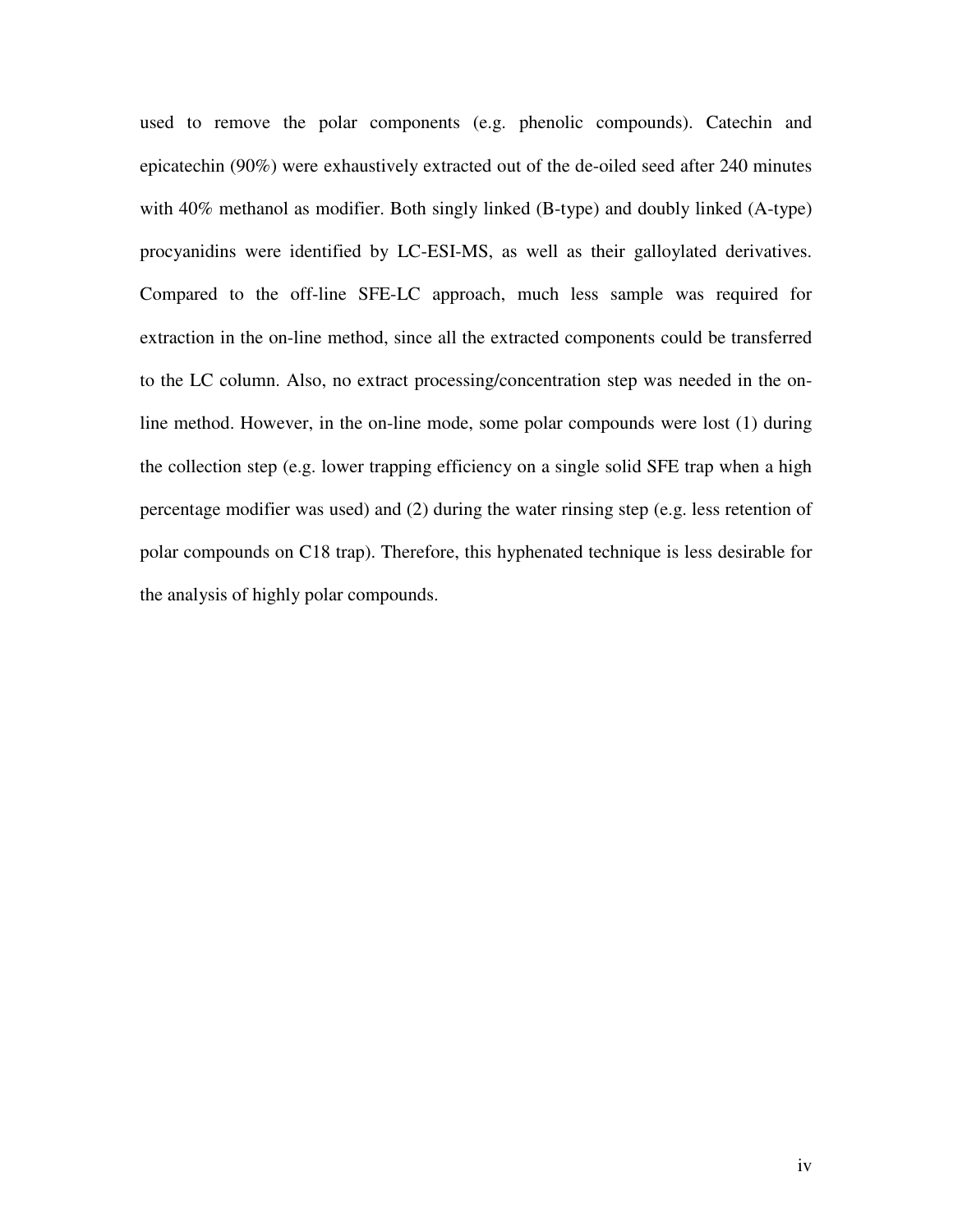This dissertation is dedicated to my wife, Ying, and my parents, Xiaoying Gong and Nian Wang.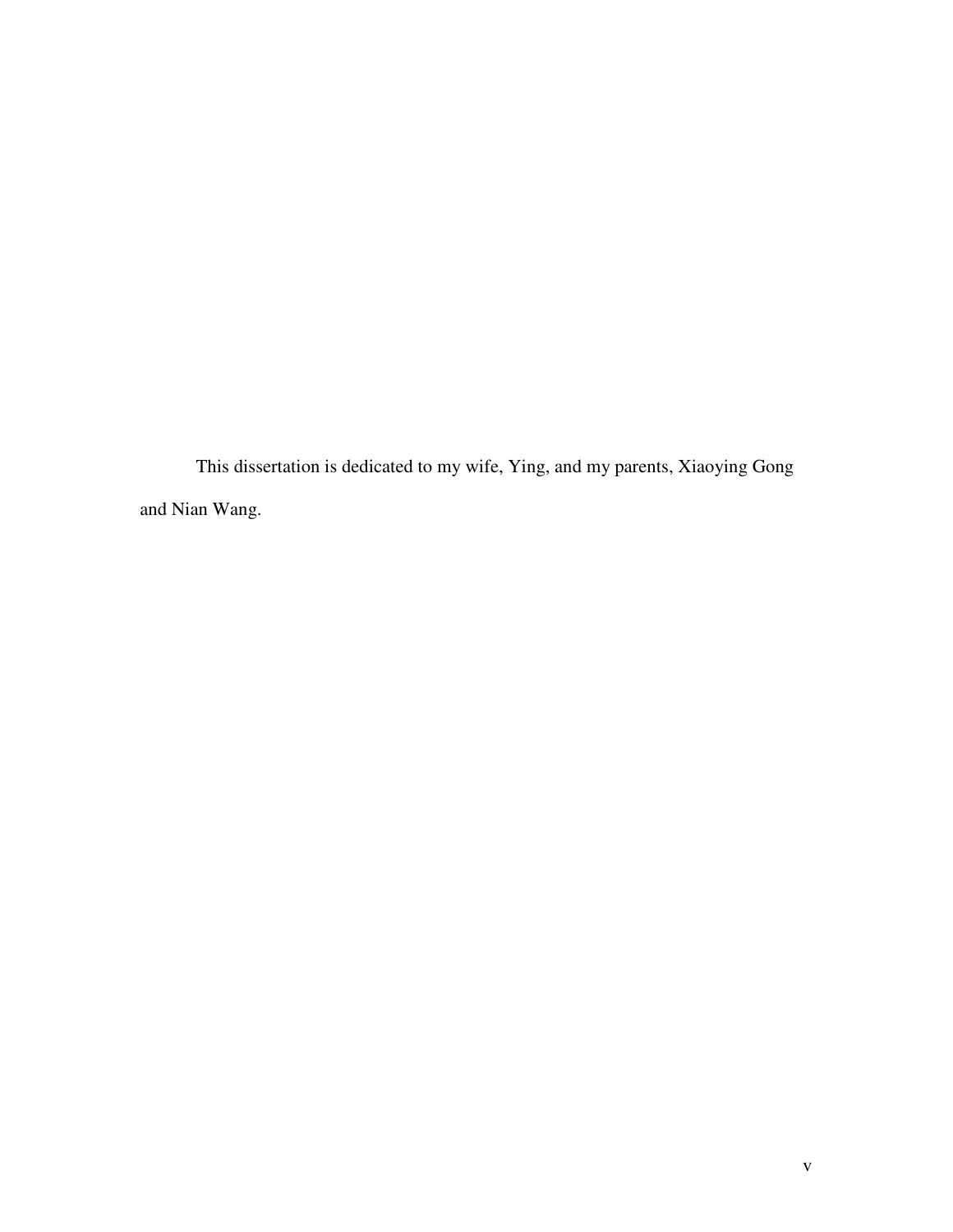#### **Acknowledgements**

There are many people to thank and acknowledge, and each one has helped make this achievement possible. I would like to express my most sincere gratitude to: my wife, Ying, for her love, support, and encouragement; my thesis advisor, Dr. Larry T. Taylor, not only for his guidance and direction, but also for his friendship; Dr. Mehdi Ashraf-Khorassani, the person who helped and taught me most in the lab; my committee, for their time and feedback; and the members of the Taylor research group, for their help.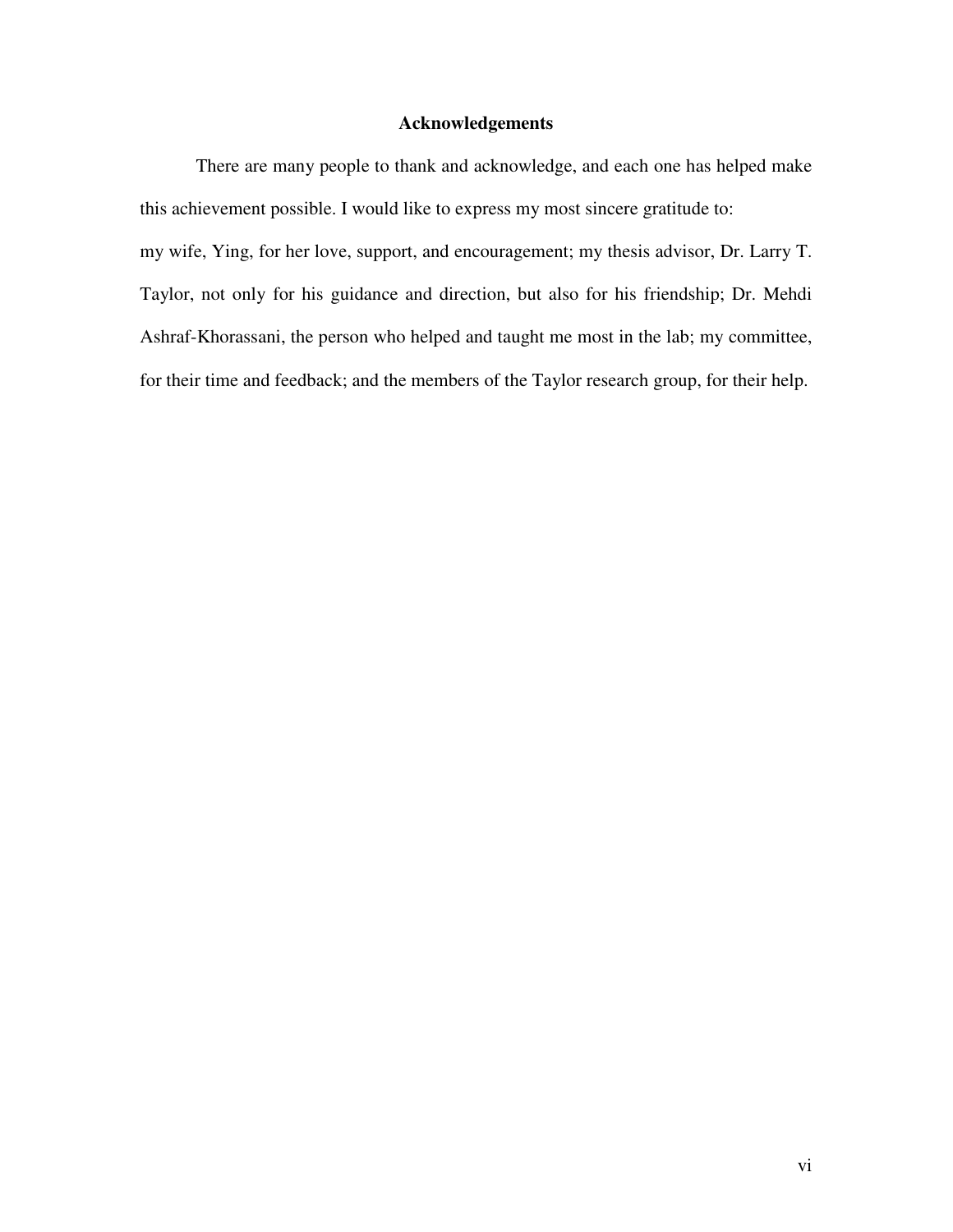# **Table of Contents**

|                                                                                                                                                                                                                                                                                                                                                                                                                                                                  | Page                                                                                                   |
|------------------------------------------------------------------------------------------------------------------------------------------------------------------------------------------------------------------------------------------------------------------------------------------------------------------------------------------------------------------------------------------------------------------------------------------------------------------|--------------------------------------------------------------------------------------------------------|
| <b>Abstract</b>                                                                                                                                                                                                                                                                                                                                                                                                                                                  | $\mathbf{ii}$                                                                                          |
| <b>Acknowledgements</b>                                                                                                                                                                                                                                                                                                                                                                                                                                          | vi                                                                                                     |
| <b>Table of Contents</b>                                                                                                                                                                                                                                                                                                                                                                                                                                         | vii                                                                                                    |
| <b>List of Figures</b>                                                                                                                                                                                                                                                                                                                                                                                                                                           | ix                                                                                                     |
| <b>List of Tables</b>                                                                                                                                                                                                                                                                                                                                                                                                                                            | xii                                                                                                    |
| <b>I. Introduction and Historical Background</b><br>1. Supercritical Fluid Extraction Technology<br>2. SFE-Chromatographic Hyphenation Techniques<br>3. SFE-HPLC Research Background<br>3.1 Interface With Introduction of $CO2$ into the LC<br>3.1.1 Fractional Transfer Interface<br>3.1.2 Total Transfer Interface<br>3.2 Interface Without Introduction of $CO2$ into the LC<br>3.2.1 Backpressure Method<br>3.2.2 Solvent Displacement Method<br>4. Summary | 1<br>$\overline{2}$<br>$\overline{4}$<br>$\overline{4}$<br>$\overline{4}$<br>9<br>11<br>11<br>16<br>17 |
| II. Design for On-line Coupling of Supercritical Fluid Extraction with<br><b>Liquid Chromatography: Quantitative Analysis of Polynuclear Aromatic</b><br><b>Hydrocarbons in Solid Matrix</b>                                                                                                                                                                                                                                                                     |                                                                                                        |
| 1. Introduction<br>2. Experimental Section<br>2.1 Apparatus<br>2.2 Reagents and Environmental Sample<br>2.3 Design for SFE-LC Interface<br>2.4 Extraction Procedure<br>2.5 Separation Procedure<br>3. Results and Discussion<br>3.1 Spiked Sample<br>3.2 Environmental Sample<br>4. Conclusion                                                                                                                                                                   | 21<br>23<br>23<br>24<br>24<br>27<br>27<br>28<br>28<br>38<br>40                                         |
| III. Determination of Hyperforin and its degradation products in <i>Hypericum</i><br>Perforatum Under Air/Light-Free Environment<br>1. Introduction                                                                                                                                                                                                                                                                                                              | 45                                                                                                     |
| 2. Experimental Section<br>2.1 Chemicals and Sample                                                                                                                                                                                                                                                                                                                                                                                                              | 48<br>48                                                                                               |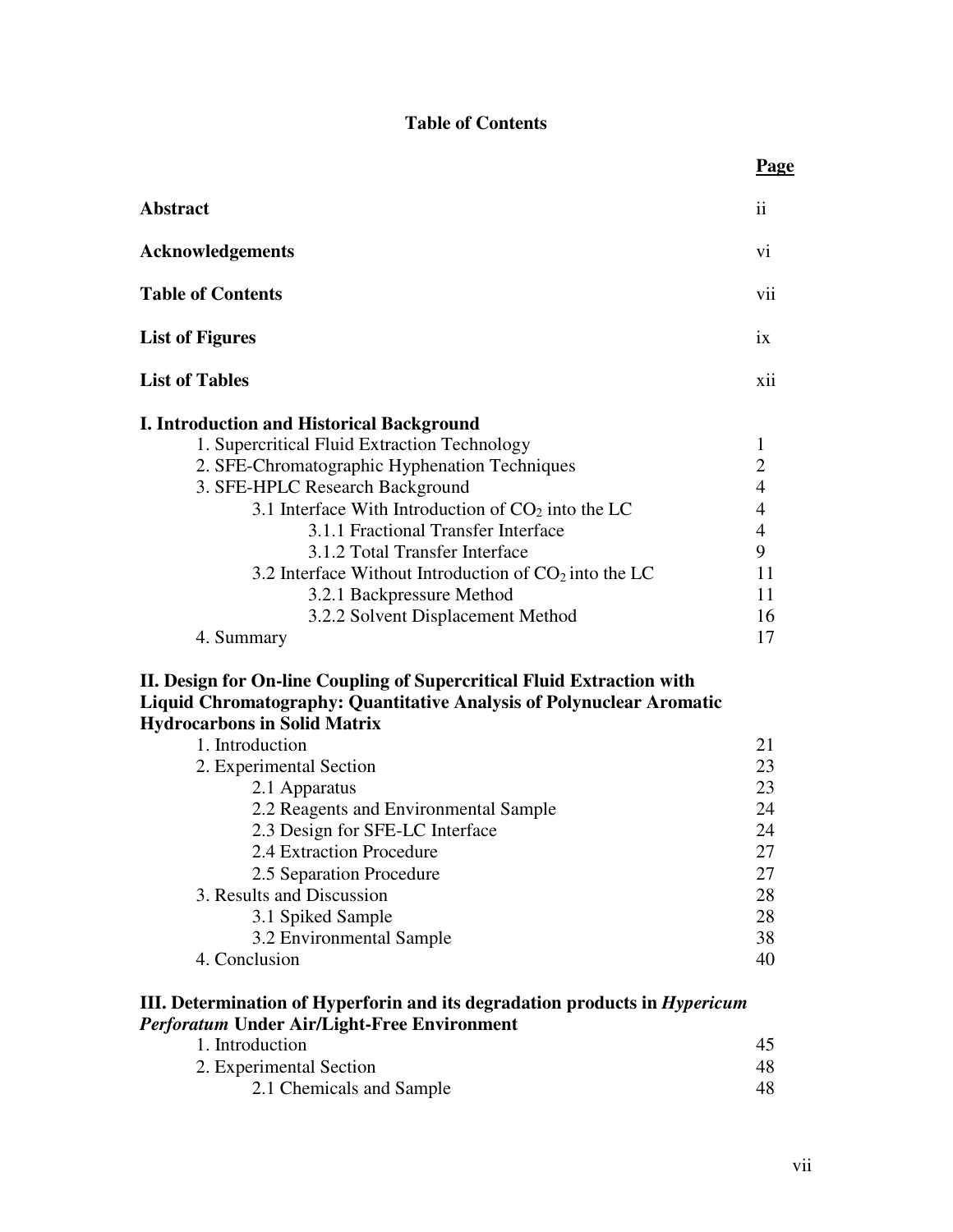| 2.2 SFE-LC-UV/ESI-MS Apparatus                                   | 48 |
|------------------------------------------------------------------|----|
| 2.3 Determination of Hyperforin Concentration via USE and ESE 51 |    |
| 2.4 Separation Procedure                                         | 53 |
| 2.5 Calibration Methods                                          | 53 |
| 3. Results and Discussion                                        | 55 |
| 3.1 Quantitative Extraction and Analysis of Hyperforin via       | 55 |
| On-line SFE-LC-UV                                                |    |
| 3.2 Determination of Hyperforin and its Degradation Products     | 59 |
| by on-line SFE-LC/MS                                             |    |
| 4. Conclusion                                                    |    |

## **IV. Quantitative Analysis of Analytes in Aqueous Matrices via On-line Supercritical CO<sup>2</sup> Extraction-Liquid Chromatography**

| 1. Introduction                                                | 65  |
|----------------------------------------------------------------|-----|
| 2. Experimental Section                                        |     |
| 2.1 Apparatus                                                  | 70  |
| 2.2 Chemicals and Real Sample                                  | 71  |
| 3. Results and Discussion                                      | 72  |
| 3.1 Optimization of Extraction Recovery                        | 72  |
| 3.1.1 Pure Supercritical $CO2$ as the Extraction Media         | 72  |
| 3.1.2 Modified Supercritical $CO2$ as the Extraction Media     | 78  |
| 3.1.3 Linearity                                                | 80  |
| 3.2 SFE-LC Method for the Real Samples                         | 83  |
| 3.3 Comparison of on-line and off-line Method for the Analysis | 83  |
| of Trace Level Sample                                          |     |
| 4. Conclusion                                                  | 92. |

## **V. Feasibility Study for the Determination of Highly Polar Proanthocyanidins in Grape Seeds**

| 1. Introduction                               | 93  |
|-----------------------------------------------|-----|
| 2. Experimental Section                       | 96  |
| 2.1 Apparatus                                 | 96  |
| 2.2 Chemicals and Real Sample                 | 99  |
| 3. Results and Discussion                     |     |
| 3.1 Optimization of Extraction Recovery       | 100 |
| 3.1.1 Extract Trapping Materials              | 100 |
| 3.1.2 On-line Extraction Conditions           | 104 |
| 3.2 Comparison of on-line and off-line SFE-LC | 106 |
| 3.3 On-line SFE-LC-MS Study                   | 111 |
| 4. Conclusion                                 | 116 |
| <b>VI. Conclusions</b>                        | 118 |
| <b>References</b>                             | 122 |
| Vita                                          | 126 |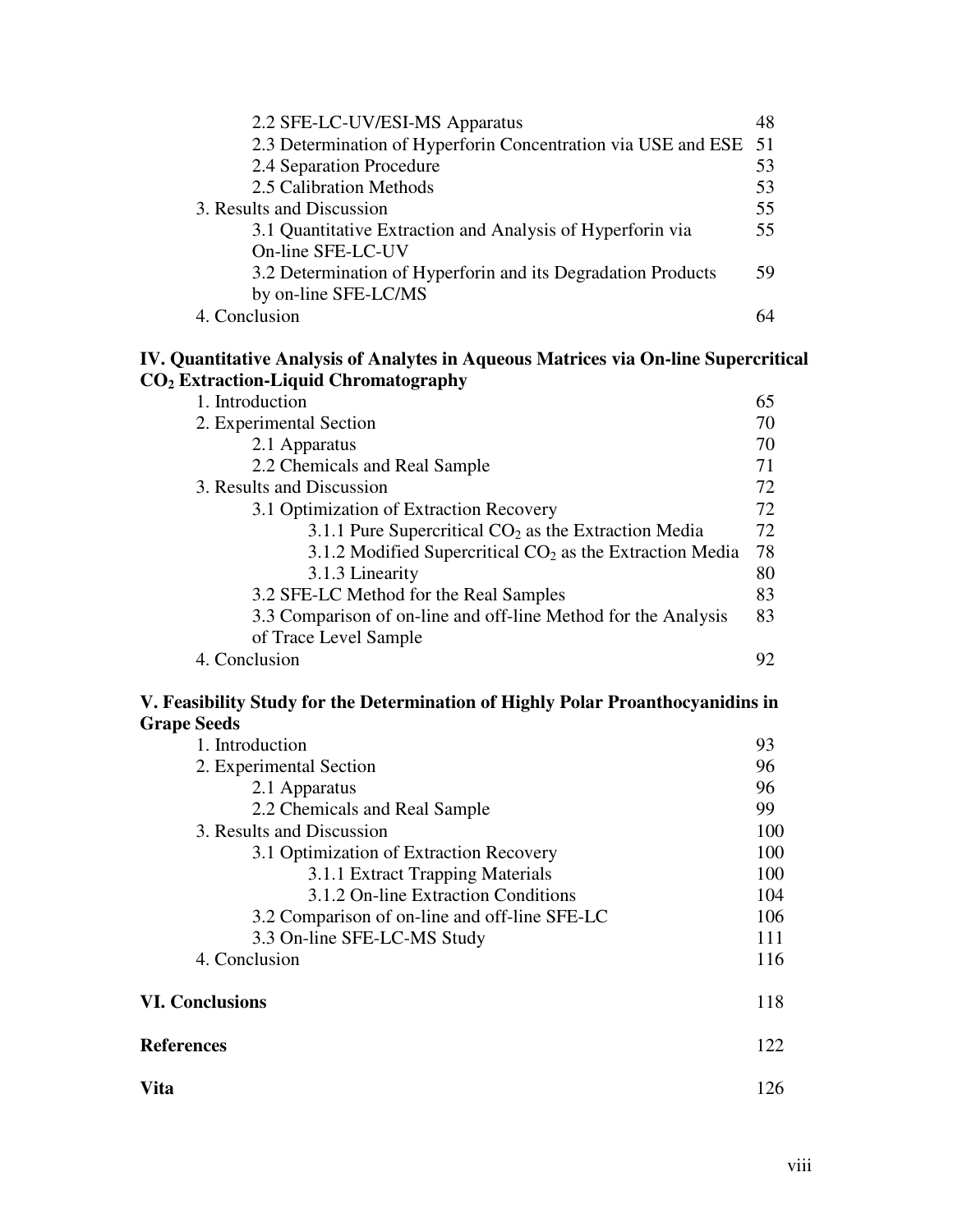| <b>List of Figures</b> |  |  |
|------------------------|--|--|
|------------------------|--|--|

| <b>Figure</b>  | <b>Description</b>                                                                                             | <b>Page</b> |
|----------------|----------------------------------------------------------------------------------------------------------------|-------------|
| $\mathbf{1}$   | Schematic diagram of on-line SFE-LC interface of Unger's<br>design.                                            | 5           |
| $\overline{2}$ | The operation mode of Unger's on-line SFE-LC.                                                                  | 7           |
| 3              | Schematic diagram of on-line SFE-LC of Johansen's design                                                       | 10          |
| 4              | Chromatogram of SFE/LC when $CO2$ entered the LC.                                                              | 13          |
| 5              | SFE-LC interface reported by Cortes.                                                                           | 14          |
| 6a             | The interface position for removal of residual gas from solid<br>phase trap by water.                          | 25          |
| 6 <sub>b</sub> | The interface position for removal of extracted analytes from<br>trap onto LC column by LC mobile phase.       | 26          |
| 7a             | Chromatograms of spiked PAHs sample by direct injection<br>through 10 µL sample loop.                          | 29          |
| 7b             | Chromatograms of spiked PAHs sample by on-line SFE-LC.                                                         | 30          |
| 8              | Extraction profiles for naphthalene, anthracene, and<br>$benzo[α]$ pyrene from spiked sample (on-line SFE-LC). | 35          |
| 9a             | Chromatograms of environmental sample by on-line SFE-LC:<br>the first step extraction.                         | 42          |
| 9 <sub>b</sub> | Chromatograms of environmental sample by on-line SFE-LC:<br>the second step extraction.                        | 43          |
| 10             | Chemical structures of hyperforin, adhyperforin, and<br>furohyperforin.                                        | 46          |
| 11             | Schematic diagram of the hyphenated SFE-LC-UV/MS system.                                                       | 50          |
| 12             | Chromatogram of the ultrasonic methanol extracts of St. John's<br>Wort.                                        | 52          |
| 13             | Chromatogram of the enhanced solvent extracts of St. John's<br>Wort.                                           | 54          |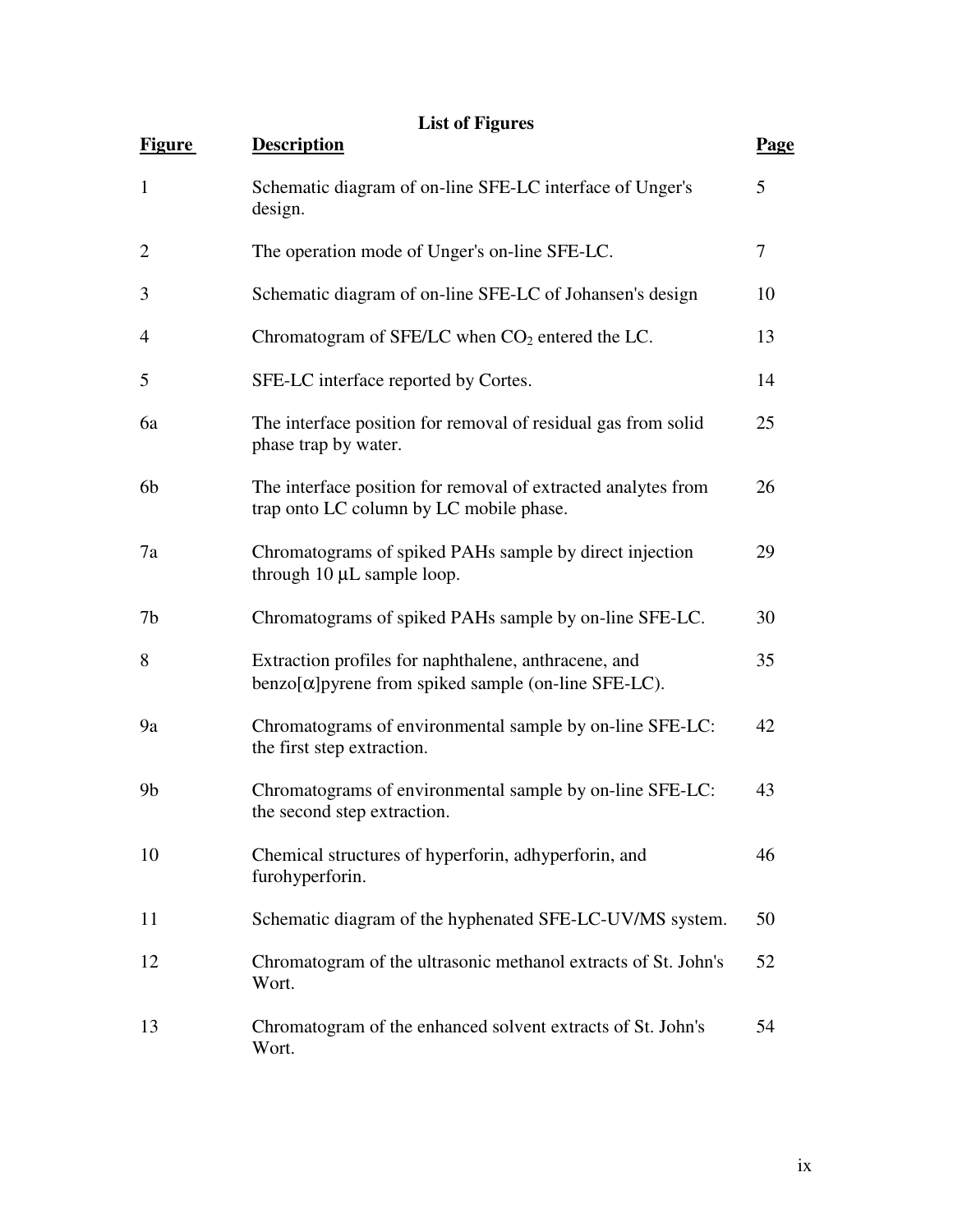| 14              | UV trace of on-line SFE-LC of St. John's Wort.                                                                     | 56  |
|-----------------|--------------------------------------------------------------------------------------------------------------------|-----|
| 15              | The influence of extraction temperature and $CO2$ pressure on<br>SFE extraction efficiency.                        | 57  |
| 16              | Extracted ion mass spectra of hyperforin, adhyperforin,<br>furohyperforin and its analogues via on-line SFE-LC-MS. | 62  |
| 17              | The hyperforin stability profile under natural daylight,<br>fluorescent lamp light, and dark.                      | 63  |
| 18              | Phase separator design.                                                                                            | 67  |
| 19              | Countercurrent design.                                                                                             | 68  |
| 20              | Liquid-fluid extraction vessel.                                                                                    | 69  |
| 21              | Chromatogram of four spiked compounds via on-line SFE-RPLC.                                                        | 73  |
| 22              | Extraction profiles of caffeine, progesterone, phenanthrene, and<br>pyrene.                                        | 75  |
| 23a             | Analysis of blank urine sample via on-line SFE-RPLC.                                                               | 84  |
| 23 <sub>b</sub> | Analysis of spiked progesterone in urine sample via on-line<br>SFE-RPLC.                                           | 85  |
| 24a             | Analysis of blank natural water sample via on-line SFE-RPLC.                                                       | 86  |
| 24 <sub>b</sub> | Analysis of spiked phenanthrene and pyrene in natural water<br>via on-line SFE-RPLC.                               | 87  |
| 25              | Comparison of on-line and off-line SFE-LC methods for the<br>analysis of trace level analytes.                     | 90  |
| 26              | Chemical structures of proanthocyanidins.                                                                          | 95  |
| 27              | Comparison of loss of analytes from five trapping materials<br>during water rinse.                                 | 102 |
| 28              | Chromatogram of on-line SFE-LC, Discovery DPA-6S as<br>the trapping materials.                                     | 103 |
| 29              | Extraction profile of catechin and epicatechin at diffferent<br>modifier percentages.                              | 107 |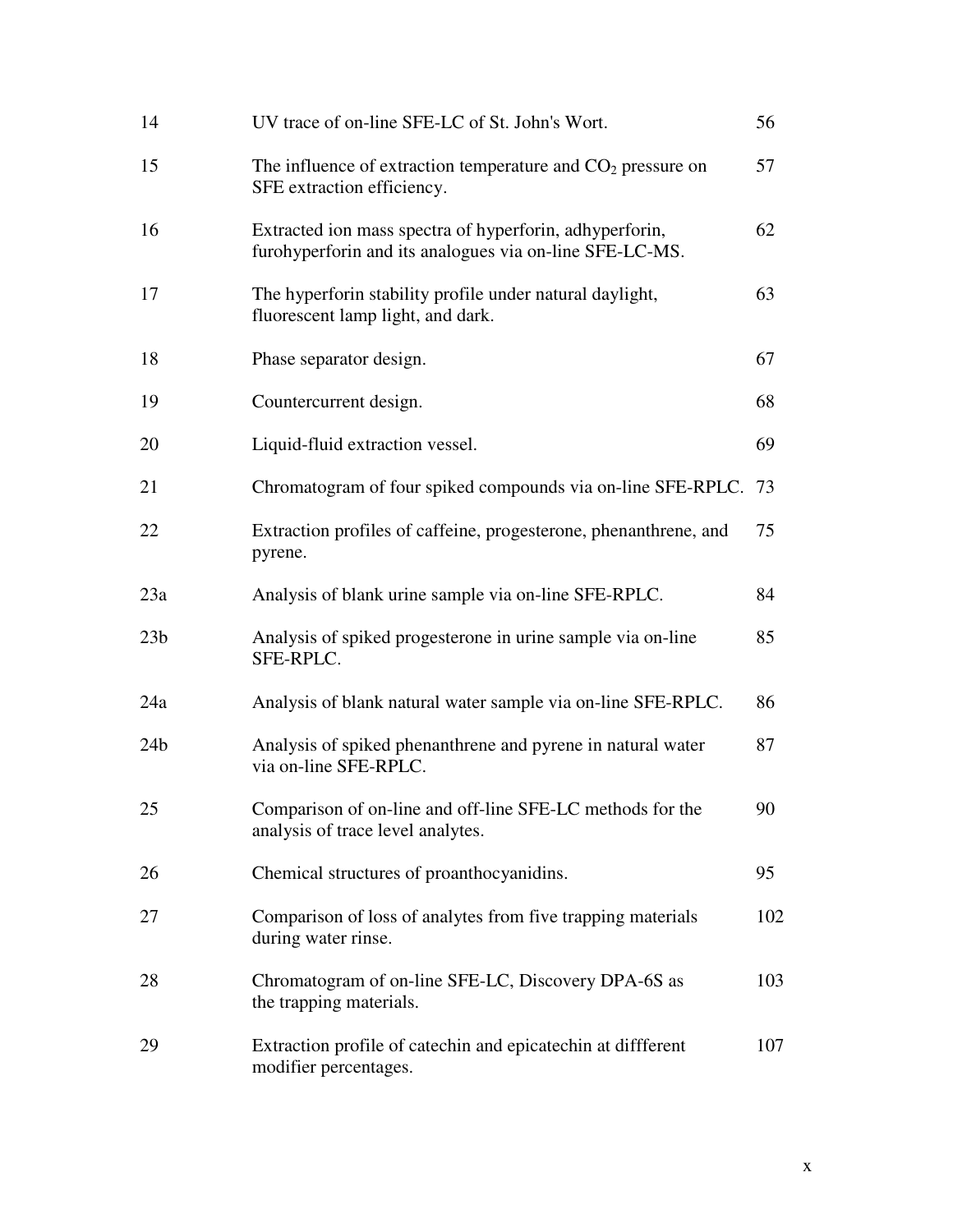| 30a             | Chromatogram of on-line SFE-LC grape seed extract.                                                 | 108 |
|-----------------|----------------------------------------------------------------------------------------------------|-----|
| 30 <sub>b</sub> | Chromatogram of off-line SFE-LC grape seed extract.                                                | 109 |
| 31              | Extracted ions (288-289, 576-578 amu) from on-line SFE-LC/MS 112<br>of deoiled grape seeds.        |     |
| 32              | Extracted ions (574-576, 860.8-861.5 amu) from on-line<br>SFE-LC/MS of deoiled grape seeds.        | 113 |
| 33              | Extracted ions (440-442, 728-730, 1016-1018 amu) from<br>on-line SFE-LC/MS of deoiled grape seeds. | 114 |
| 34              | Extracted ions (304-306, 456-458, 608-610 amu) from<br>on-line SFE-LC/MS of deoiled grape seeds.   | 115 |